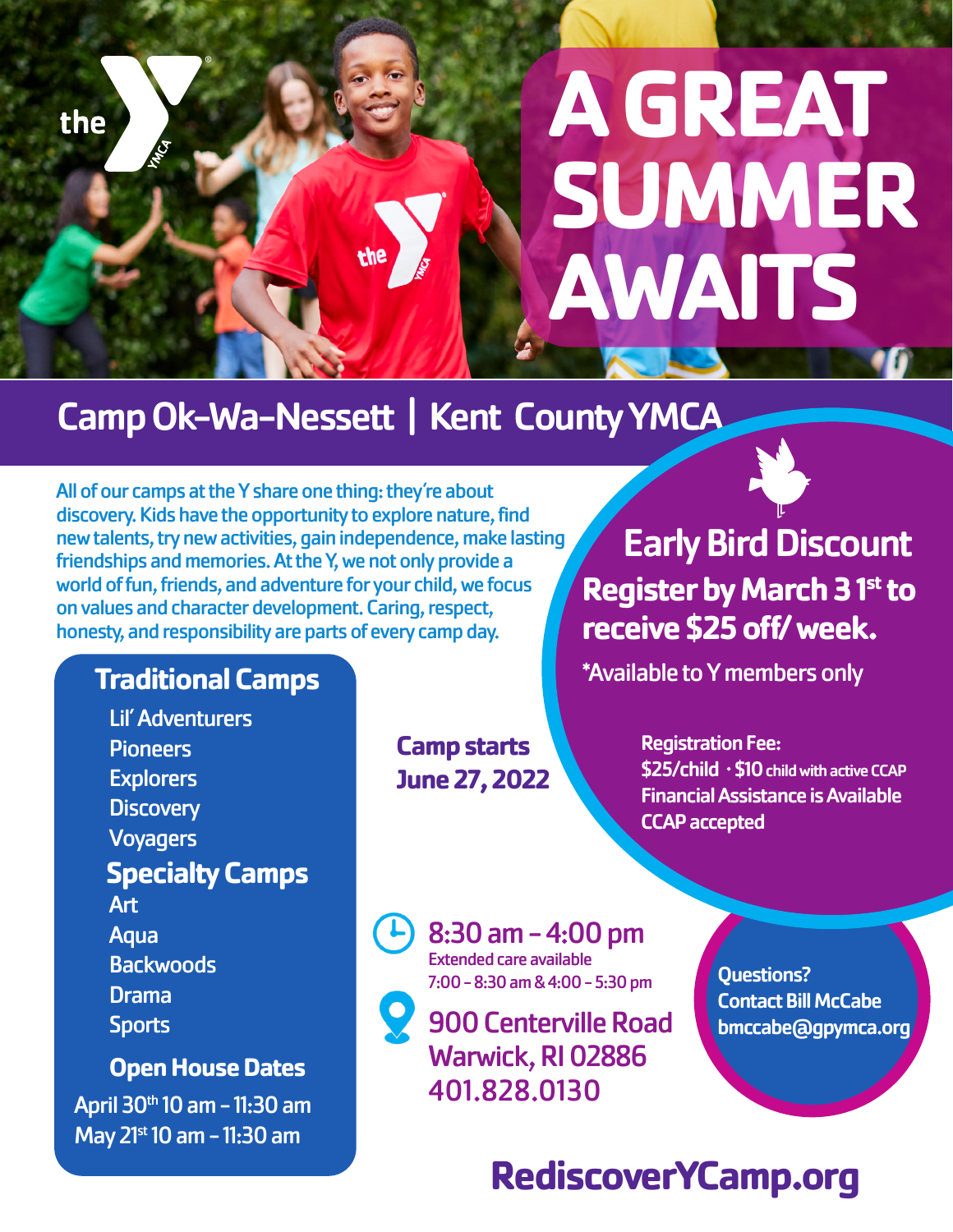

## Camp Ok-Wa-Nessett | Kent County YMCA

#### **LIL' ADVENTURERS**  Entering grade K \$290/\$350

Campers will spend fun-filled days involved in traditional outdoor camp activities, creative arts experiences, games, nature, exploration and swim! Campers will develop social emotional skills in a supportive and safe environment.

#### **PIONEERS**  Entering grade 1 \$290/\$350

This traditional outdoor day camp provides campers the opportunity to explore and develop their own interests through a variety of camp activities such as: art, active play, music, and swimming. Campers will gain independence, as well as, learn responsibility, and how to work together as a group through team-building activities.

#### **PIONEER AQUA** Entering grade 1 \$300/\$360

Get ready to make a splash during this wet and wild week of camp! Campers will explore different water-themed activities and games each day.

#### **PIONEER SPORTS** Entering grade 1 \$300/\$360

This action-packed sports camp will focus on developing skills in a variety of sports. Campers will learn basic skills, rules, techniques, and sportsmanship. They'll also have the opportunity to participate in other exciting activities such as archery, swimming, and teambuilding games.

#### **EXPLORERS** Entering grades 2-4 \$290/\$350

This traditional outdoor day camp provides campers the opportunity to explore and develop their own interests through a variety of camp activities such as art, active play, music, and swimming. Campers will gain independence, as well as learn responsibility and how to work together as a group through team-building activities.

#### **EXPLORER SPORTS** Entering grades 2-4 \$300/\$360

This action-packed sports camp will focus on developing skills in a variety of sports. Campers will learn basic skills, rules, techniques, and sportsmanship. They'll also have the opportunity to participate in other exciting activities such as archery, swimming, and teambuilding games

### **EXPLORER ARTS** Entering grades 2-4

\$600/\$720 2-week session

Get creative in this art-based camp! Campers will learn a variety of art methods and take part in camp activities like swimming, Spray Park, and active play.

#### **EXPLORER DRAMA** Entering grades 2-4

#### \$600/\$720 2-week session

Are you looking for a way for your camper to express their creativity? Campers will participate in a variety of activities involving acting, dance, and singing, all culminating in an end-ofsession performance for the whole camp! This is a wonderful opportunity for your camper to learn to find their independent creative voice and work as a team while forming binding and long-lasting friendships.

#### **AQUA** Entering grades 2-6 \$300/\$360

Get ready to make a splash during this wet and wild week of camp! Campers will explore different water-themed activities and games each day.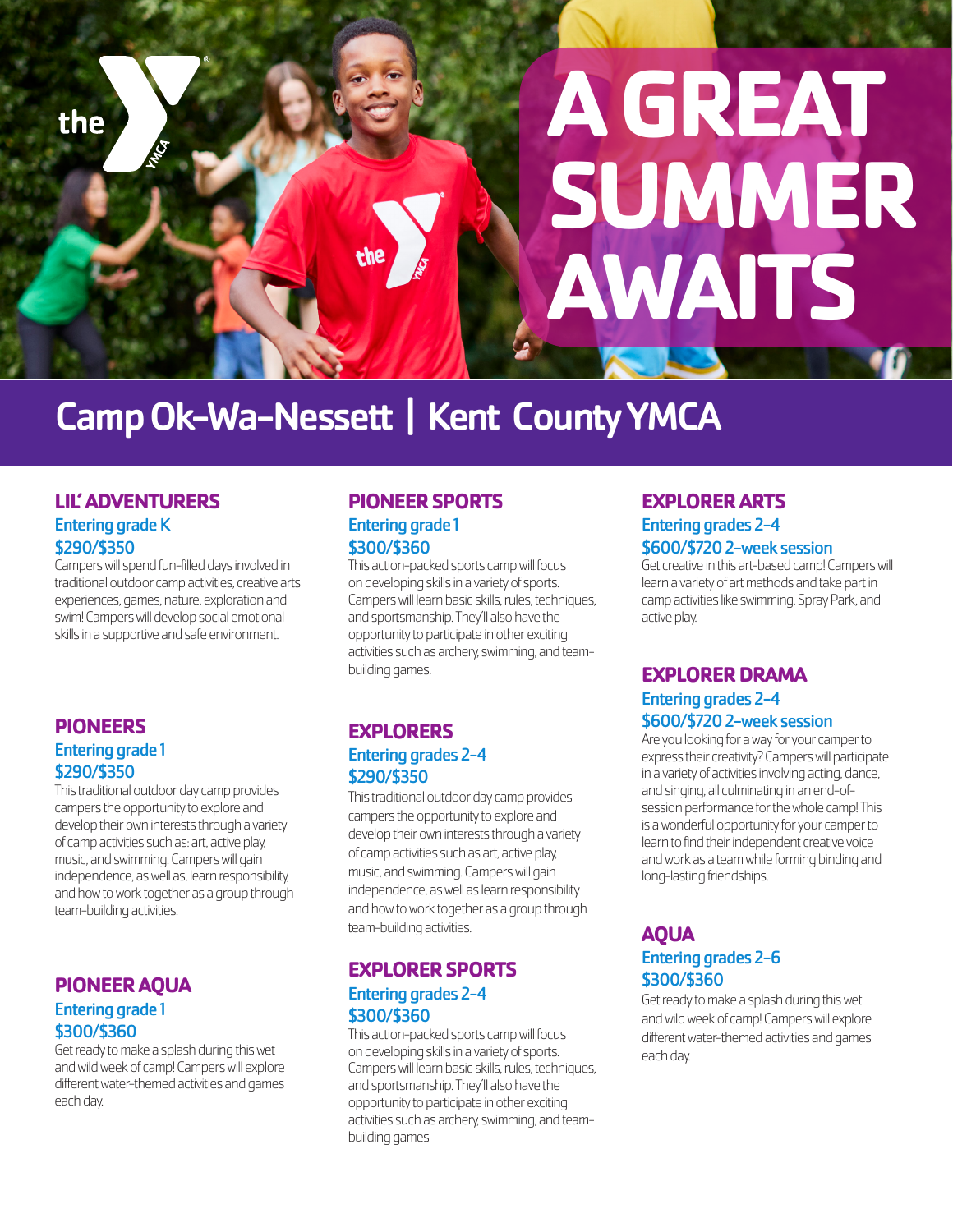

## Camp Ok-Wa-Nessett | Kent County YMCA

#### **DISCOVERY** Entering grades 5-6 \$290/\$350

Discovery camp is for young people who will be entering 5th or 6th grade in the fall and is designed to immerse campers in a variety of fun activities—tailored specifically to their age and interests—that keep them active, learning, and engaged. Campers explore nature, the arts, sports, and swimming, all with a focus on building skills, confidence, and strong peer relationships.

#### **DISCOVERY DRAMA** Entering grades 5-6 \$600/\$720 2-week session

Are you looking for a way for your camper to express their creativity? Campers will participate in a variety of activities involving acting, dance, and singing, all culminating in an end-ofsession performance for the whole camp! This is a wonderful opportunity for your camper to learn to find their independent creative voice and work as a team while forming binding and long-lasting friendships.

#### **VOYAGERS** Entering grades 7-8 \$290/\$350

This ultimate summer camp experience designed for middle schoolers provides plenty of social time for creating new friendships while exploring traditional camp activities like archery, outdoor education, and canoeing. With a concentration on community, teamwork, and communication, Voyagers spend their summer mastering skills while creating lasting memories.

#### **DISCOVERY ARTS** Entering grades 5-6 \$600/\$720 2-week session

Get creative in this art-based camp! Campers will learn a variety of art methods and take part in camp activities like swimming, Spray Park, and active play.

#### **BACKWOODS** Entering grades 5-8 \$300/\$360

Campers learn how to work with and rely on nature and survive in the great outdoors. Hiking, swimming, fort building, orienteering, boating, and fire building await in this exciting camp designed to build critical life skills.

### Extended Care

Morning \$20/week 7:00 - 8:30 am

Afternoon \$20/week 4:00 - 5:30 pm

Morning & Afternoon \$35/week 7:00 - 8:30 am & 4:00 - 5:30 pm